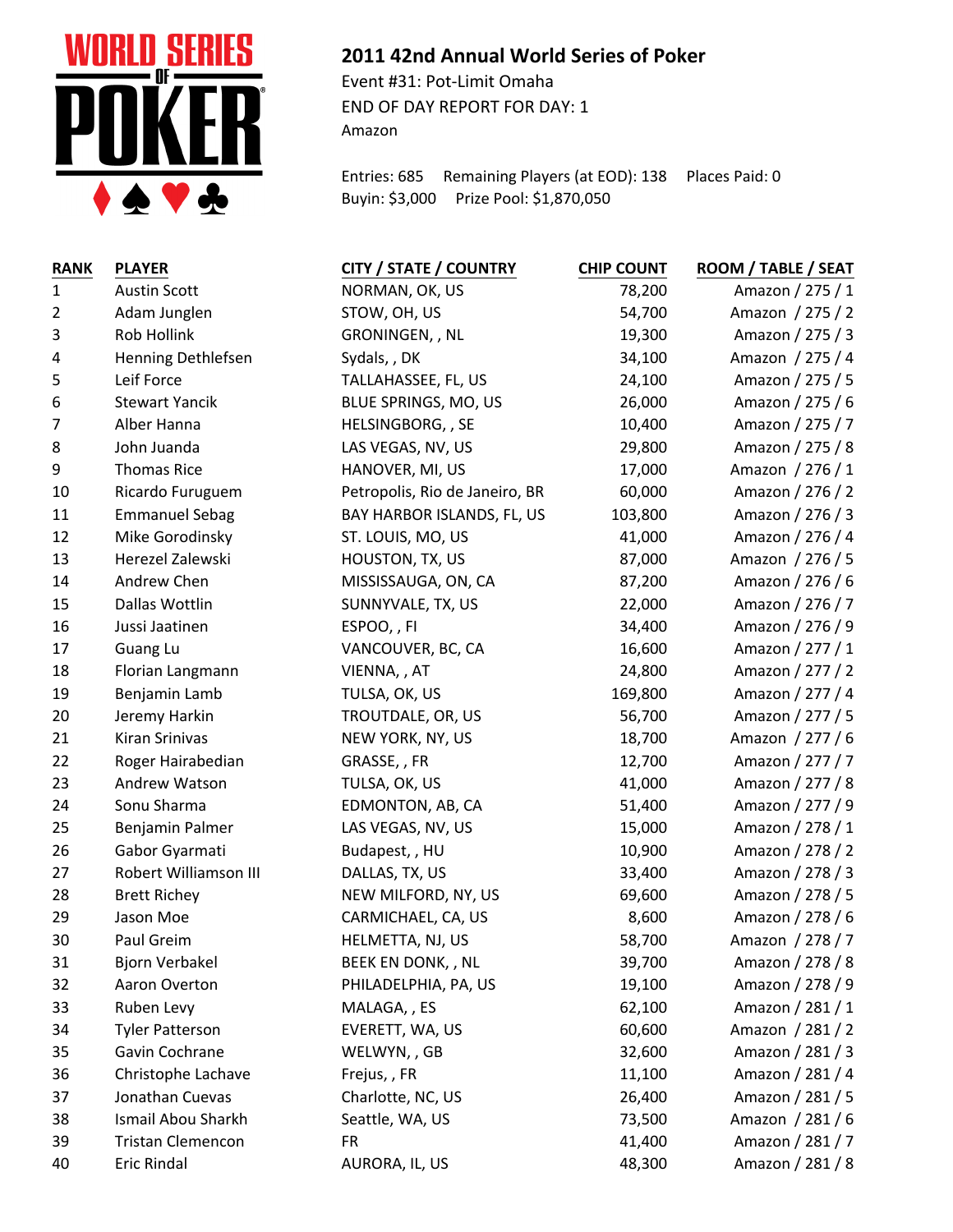| 41 | <b>Bill Chen</b>             | LAFAYETTE HILL, PA, US       | 47,800  | Amazon / 282 / 1 |
|----|------------------------------|------------------------------|---------|------------------|
| 42 | David Fox                    | CORAM, NY, US                | 18,300  | Amazon / 282 / 2 |
| 43 | Chris Back                   | KAMLOOPS, BC, CA             | 73,600  | Amazon / 282 / 3 |
| 44 | Benjamin Keiley              | MISSOULA, MT, US             | 68,900  | Amazon / 282 / 4 |
| 45 | <b>Blaz Svara</b>            | LJUBLJANA, , SI              | 87,500  | Amazon / 282 / 5 |
| 46 | Sam Stein                    | HENDERSON, NV, US            | 57,600  | Amazon / 282 / 6 |
| 47 | Mohamad Kowssarie            | GOTEBORG, , SE               | 124,800 | Amazon / 282 / 7 |
| 48 | Paul Volpe                   | WEST CHESTER, PA, US         | 125,200 | Amazon / 282 / 9 |
| 49 | Jonathan Depa                | CHICAGO, IL, US              | 49,900  | Amazon / 283 / 1 |
| 50 | Andrew Rosskamm              | GATES MILLS, OH, US          | 41,300  | Amazon / 283 / 2 |
| 51 | Inesa Paberzs                | VILNIUS, , LT                | 26,100  | Amazon / 283 / 3 |
| 52 | <b>Marshall Pagaling</b>     | Kailua, HI, US               | 14,300  | Amazon / 283 / 4 |
| 53 | Aaron Keay                   | NORTH DELTA, WA, US          | 20,800  | Amazon / 283 / 5 |
| 54 | John Spillane                | ARMAGH, , IE                 | 17,500  | Amazon / 283 / 6 |
| 55 | Millard Hale                 | BATTLE CREEK, MI, US         | 64,700  | Amazon / 283 / 7 |
| 56 | Michael Pesek                | CAROL STREAM, IL, US         | 21,200  | Amazon / 283 / 8 |
| 57 | <b>Brian Roberts</b>         | HOUSTON, TX, US              | 117,000 | Amazon / 283 / 9 |
| 58 | Joseph Ressler               | ATLANTA, GA, US              | 139,300 | Amazon / 284 / 1 |
| 59 | <b>Christopher Landgraff</b> | TEQUESTA, FL, US             | 50,000  | Amazon / 284 / 2 |
| 60 | Mitch Schock                 | <b>BISMARCK, ND, US</b>      | 59,400  | Amazon / 284 / 3 |
| 61 | Donnacha Odea                | DUBLIN, , IE                 | 25,100  | Amazon / 284 / 4 |
| 62 | Jerome Bradpiece             | HARROW, GB                   | 31,300  | Amazon / 284 / 5 |
| 63 | Joe Gualtieri                | MISSISSAUGA, ON, CA          | 40,300  | Amazon / 284 / 6 |
| 64 | Shreeniwas Kelkar            | KIRKLAND, WA, US             | 41,900  | Amazon / 284 / 7 |
| 65 | Nikolai Sears                | DAVISBURG, MI, US            | 12,000  | Amazon / 284 / 8 |
| 66 | Kory Kilpatrick              | ATHENS, GA, US               | 89,600  | Amazon / 284 / 9 |
| 67 | Erick Lindgren               | LAS VEGAS, NV, US            | 30,700  | Amazon / 287 / 1 |
| 68 | Thibaut Klinghammer          | LAMPERTHIEM, FR              | 25,400  | Amazon / 287 / 2 |
| 69 | Brian Lamkin                 | AUSTIN, TX, US               | 17,000  | Amazon / 287 / 3 |
| 70 | Andrew Nguyen                | Milpitas, CA, US             | 20,600  | Amazon / 287 / 4 |
| 71 | Darryl Dauenhauer            | LAUGHLIN, NV, US             | 28,500  | Amazon / 287 / 5 |
| 72 | Joshua Gibson                | FORT MYERS, FL, US           | 76,000  | Amazon / 287 / 6 |
| 73 | Alexander Doroshko           | PALATINE, IL, US             | 24,400  | Amazon / 287 / 7 |
| 74 | Fredrick Lum                 | VANCOUVER, BC, CA            | 14,400  | Amazon / 287 / 8 |
| 75 | <b>Matt Sterling</b>         | BROWNSTOWN, IN, US           | 16,300  | Amazon / 287 / 9 |
| 76 | <b>Steven Saris</b>          | NO CANTON, OH, US            | 32,400  | Amazon / 288 / 1 |
| 77 | Jens Hansen                  | DK                           | 19,500  | Amazon / 288 / 2 |
| 78 | Jim Sachinidis               | TOORAK, , AS                 | 22,000  | Amazon / 288 / 3 |
| 79 | Preston Lee                  | MILLBRAE, CA, CA             | 75,800  | Amazon / 288 / 4 |
| 80 | Karl Mahrenholz              | LONDON, , GB                 | 12,800  | Amazon / 288 / 5 |
| 81 | Stephane Tayar               | ST MANDE, , FR               | 12,000  | Amazon / 288 / 6 |
| 82 | Tom West                     | LOS ALTOS, CA, US            | 35,100  | Amazon / 288 / 7 |
| 83 | <b>Taylor Mcfarland</b>      | SEATTLE, WA, US              | 28,100  | Amazon / 288 / 8 |
| 84 | Noah Schwartz                | SUNNT ISLES BEACH, FL, US    | 56,100  | Amazon / 288 / 9 |
| 85 | Rafael Kibrit                | <b>BUFFALO GROVE, IL, US</b> | 15,700  | Amazon / 289 / 1 |
| 86 | Dan Heimiller                | LAS VEGAS, NV, US            | 36,200  | Amazon / 289 / 2 |
| 87 | Joshua Norris                | TORONTO, ON, CA              | 24,900  | Amazon / 289 / 3 |
| 88 | Kevin MacPhee                | COEUR D ALENE, ID, US        | 16,400  | Amazon / 289 / 4 |
| 89 | Bryn Kenney                  | LONG BEACH, NY, US           | 50,400  | Amazon / 289 / 5 |
| 90 | Lorenzo Bosforo              | SAN DIEGO, CA, US            | 23,700  | Amazon / 289 / 6 |
| 91 | Andy Seth                    | LAS VEGAS, NV, US            | 33,800  | Amazon / 289 / 7 |
| 92 | Tex Barch                    | MCKINNEY, TX, US             | 89,800  | Amazon / 289 / 8 |